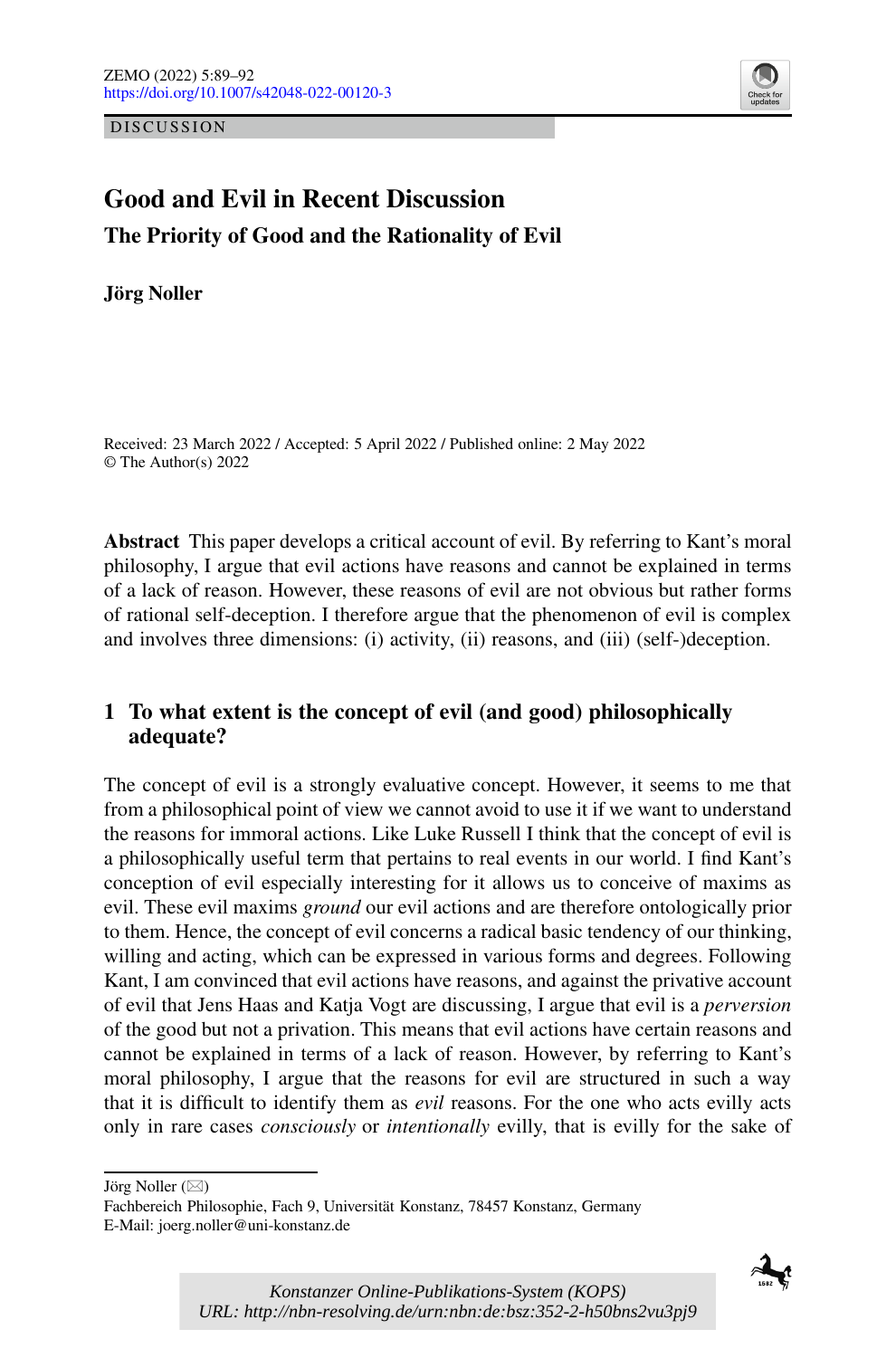evil. Rather, he or she will attempt to present his or her own actions as basically *justified* and therefore *good.* This confusion or inversion of good and evil in evil actions is what I call the perversion of evil. I understand Hannah Arendt's talk of the "banality of evil" in such a 'perversive' way: acting evilly is not banal but rather gives itself the *appearance of banality* in claiming to be justified. Philosophy can help to expose this mere appearance of goodness and thus at least indirectly help to improve our actions. Therefore, the phenomenon of evil is complex and involves three dimensions: (i) activity (evil is not a privation), (ii) reasons (evil is not *simply* irrational), and (iii) (self-)deception (evil is not simply *irrational*) (I have argued for this in my books *Theorien des Bösen* (2017) and *Gründe des Bösen* (2019)).

I think that we cannot philosophically dispense with the concept of evil as long as we wish to understand ourselves as free and self-determined individuals. Evil, like good, is a form of human freedom. The phenomenon of evil shows how precarious our freedom is, for it is here that our imputability becomes particularly tangible in the case of guilt. Nevertheless, I think that we should not use the concept of evil carelessly. We need a critical concept of evil, which consists in the insight that attributions of evil can always happen abusively. Those who use the concept of evil to describe and criticize others must always consider that his or her actions may themselves be evil. By this I mean that the concept of evil should be conceived as a *reflexive* concept: its attribution is an act that is not itself independent of the concept. We may well act evilly in unjustifiably stigmatizing others as evil and in elevating ourselves above them. For this reason, I am inclined to argue that there are no evil persons, opposed to Luke Russell's view. Seen in this light, the concept of the morally good is also problematic. For it has the tendency to normatively fix what it denotes, as if we were completely on the safe side. The concept of the good should therefore also be used reflexively and critically – not so much as a fixed description of a state, but as a perspective or tendency towards which we can develop, but from which we are also always inclined to turn away.

#### **2 Doesn't the concept of evil threaten to discriminate against people or whole parts of the world?**

In fact, the concept of evil is often misused to assert power interests against the other. The term "axis of evil" is just one example of this. In my opinion, however, we should not draw the conclusion from this that we should dispense with the concept of evil altogether. Rather, when using the term "evil," we should always bear in mind that we ourselves – and not only the other – can fall under the term, i.e. act evilly. As soon as the concept of evil is no longer directed exclusively at the other, but is used reflexively, I still consider it a suitable, indeed necessary, instrument of moral diagnosis. In addition, it is important to emphasize that a critical concept of evil does not grasp persons or societies essentialistically, but only structures that can in principle be changed for the good. This is precisely what a critical concept of evil should contribute to by never naming and exposing moral grievances in an exclusively discriminatory and defamatory manner, but in a constructive way.

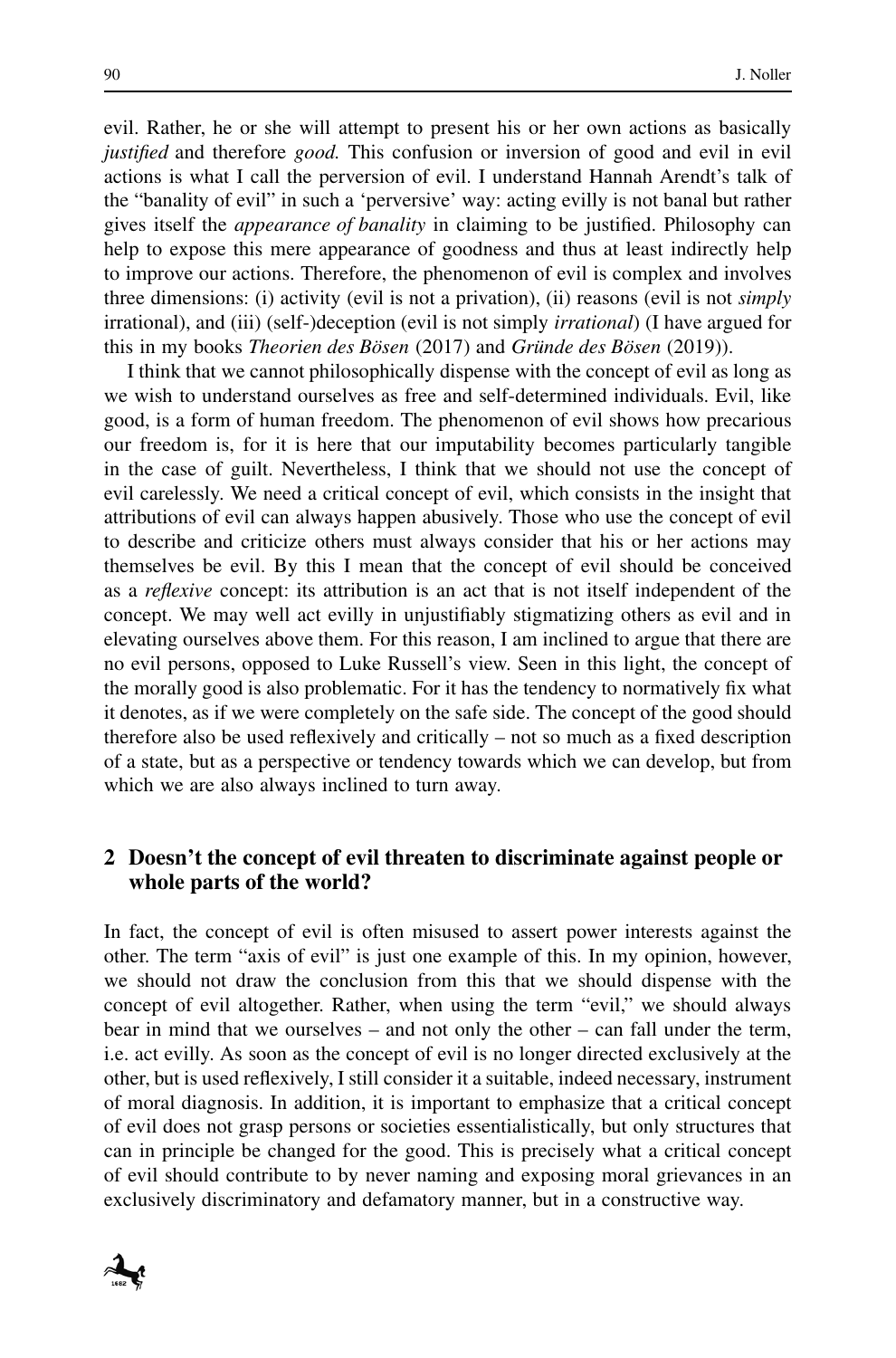## **3 What actually is – if the concept of evil is meaningful and adequate – evil? (actions, people, maxims, ...)**

I consider it problematic if we ontologize evil by speaking of 'evil' as a general principle or power. I therefore argue for a 'semantic descent' that leads from 'the evil' to an 'evil' action, maxim, attitude, and the like. As such, 'evil' always remains in the realm of human freedom and imputability – and thus also the mutability to 'good', understood as a tendency or direction, which likewise – at least with regard to us humans – should not be ontologized to a principle.

## **4 How do virtue ethics, consequentialism, and deontology deal with evil actions or the fact of moral evil?**

For virtue ethics, evil manifests itself in 'vices'; for consequentialism, evil is an empirically tangible evil or grievance. It seems to me that deontology in particular struggles with an explication of evil. After all, if our actions are to be aligned with duty or the good, how can we more accurately explain a deviation from the ought without thereby introducing a normative counter-principle and without making our evil actions any less real? Kant's moral philosophy here offers various answers to understanding evil in such a way that it need not be understood as either a counterprinciple to the good or as a mere deficiency of the good. Kant speaks of a "propensity to evil," of our "self-conceit." But his concept of rationalizing (*Vernünfteln*) seems to me to be particularly central. Through this concept, Kant succeeds in defining evil in such a way that it is neither a normative counter-principle to the moral ought, nor does it become a character or empirical externality, as in the case of virtue ethics and consequentialism. Those who rationalize, according to Kant, attempt to justify their actions with a view to an apparent good, and in this false but sometimes very intelligent justification lies the imputable reason for our immoral actions. It is a reason that affects each and every one of us, insofar as we are finite rational beings (I defend this view in my paper "Rationalizing: Kant on Moral Self-Deception" (2021)). According to Kant, evil is not a mere defect or privation that should and can be remedied, but a fundamental tendency of our individual existence that springs from our individual freedom. At the end of a privative conception of evil, to which virtue ethics and consequentialism tend, would be the perfect human being. I think that the perfect human being cannot exist. But what is desirable and possible is that we are always aware of our own principled freedom to evil in our actions.

## **5 How do good and evil relate to each other? Are they adversarial opposites?**

In my opinion, good and evil are not contradictory opposites, because good is preordered to evil. This pre-ordering is not to be understood in such a way that evil would be less existent, because evil actions are just as real as good ones – indeed